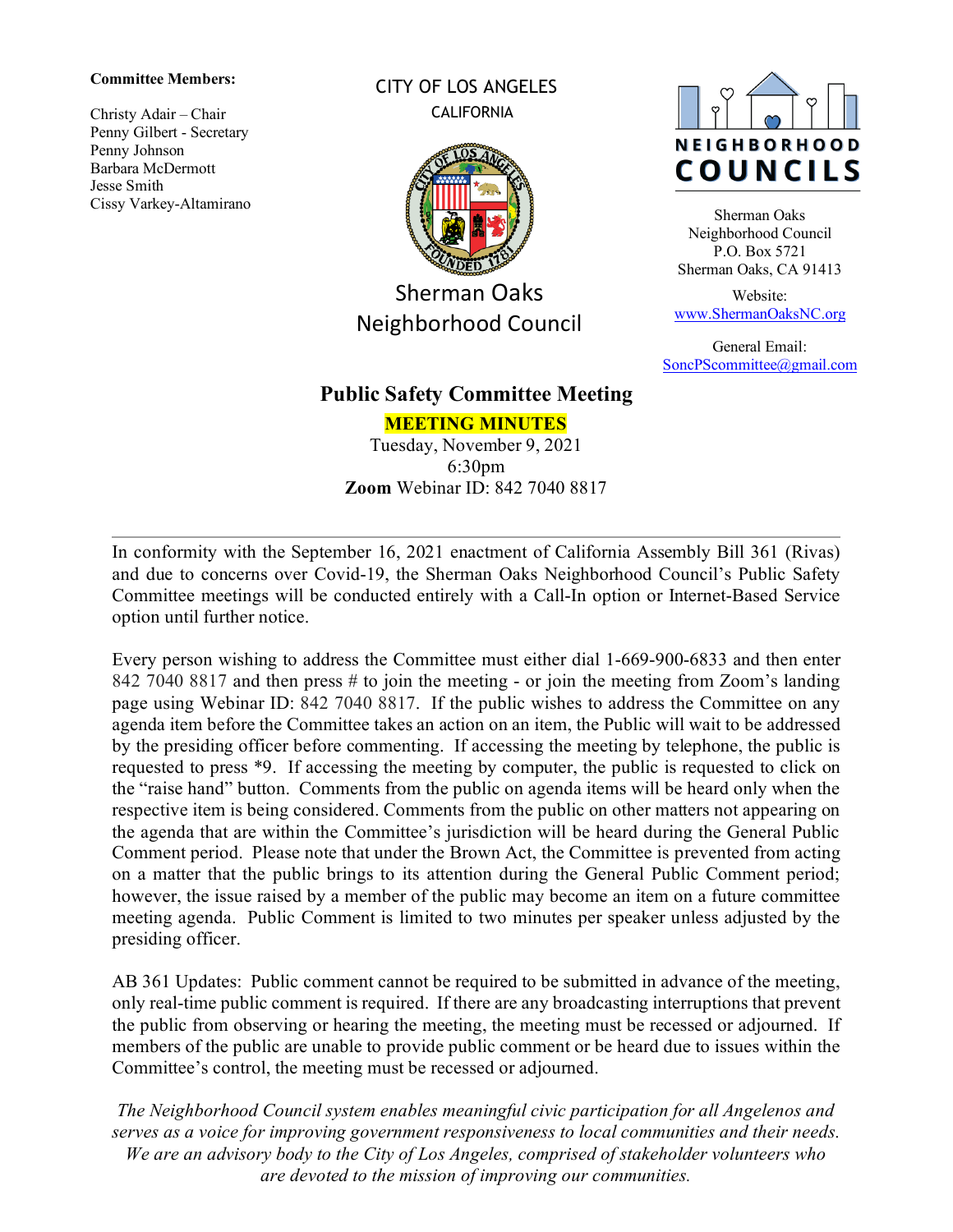## **AGENDA**

## **1. The Public Safety Committee ("PSC") Call to Order** at **6:32pm** by Christy Adair, Chair

**2. Roll Call** – Penny Gilbert, Secretary

**Present**: Chair; Christy Adair, Secretary; Penny Gilbert, Penny Johnson, Barbara McDermott, Jesse Smith, Cissy Varkey-Altamirano **Absent**: none.

**3. Introductions** - Committee members, elected officials and staff.

## **4. LAPD Communications Division Community Relations Unit** Presentation

The LAPD Communications Division's Valley and Metropolitan Dispatch Centers are the Public Safety Answering Point (PSAP), aka 911 call centers, for the City of Los Angeles. Police Services Representatives (the official title of 911 operators) are civilian employees with LAPD's Communications Division. They are the *first*, First Responders, the voices on the other end of the phone when you call 911 and LAPD non-emergency dispatch (1-877- ASK-LAPD), and the other side of the radio for police officers in the field.

Jackie Aguilera and Brandi Holley, Police Service Representatives with LAPD Communications Division Community Relations Unit provided an inside look into what happens when you call police in the City of Los Angeles. It was an extremely important and informative presentation and included information on calling 911 vs non-emergency dispatch, text-to-911, the importance of knowing your location when calling, and other important information.

[LAPD - 911 How it works and when to use it!](https://www.youtube.com/watch?v=8BXedvLpCd8)

## **5. Covid-19 Crisis Update** – Jesse Smith

Testing Average is 128,832. 7-day positivity rate is 1.08%. Hospitalization are down

The LA County Department of Public Health (Public Health) encourages parents to protect their children and prevent transmission of COVID-19 by getting everyone in their family vaccinated who is eligible. Now that Los Angeles County vaccine providers are administering Pfizer vaccine to children 5 to 11 years old, anyone five years and older living or working in L.A. County can get vaccinated.

Similar to making a COVID-19 vaccine appointment for adults and teens, parents can make an appointment for their children by using [MyTurn.CA.gov](https://myturn.ca.gov/) or the County website at [VaccinateLACounty.com](http://www.vaccinatelacounty.com/) and for more information about vaccinations. Also on [VaccinateLACounty.com,](http://www.vaccinatelacounty.com/) is a list and a map that allows people to click to find a pediatric vaccination site near them.

On November 8, 2021, the City of Los Angeles launched SafePassLA, which requires proof of a full COVID-19 vaccination at various indoor and outdoor businesses, venues, and events in the City of Los Angeles. Note that establishments and event organizers can make their own rules in addition to the Public Health and city requirements. Check with the business, event organizer, or venue about their rules before buying a ticket or visiting.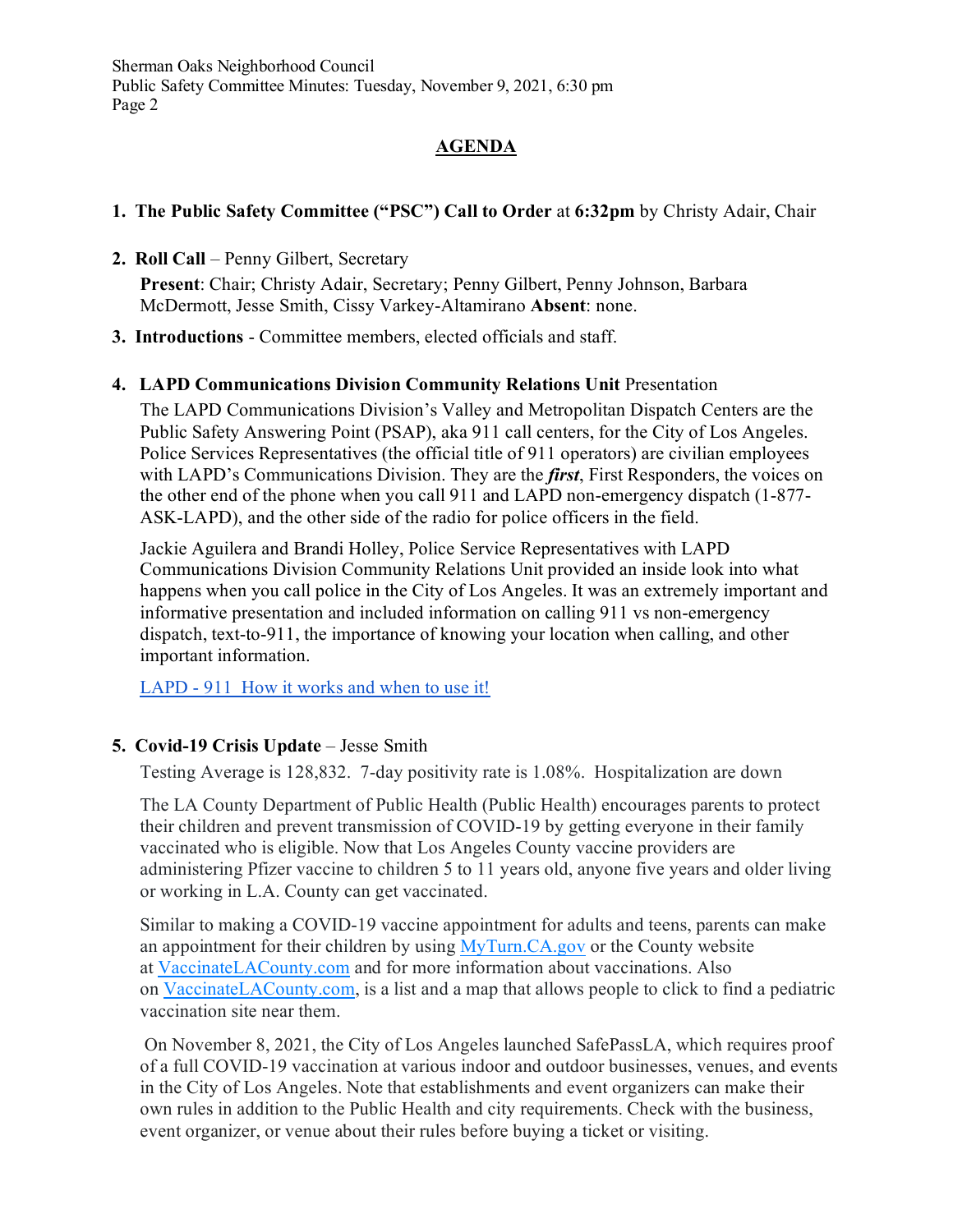Indoor venues include:

- **Events**
- · Mega Events
- Bars, Wineries, Nightclubs
- Gyms, Fitness Venues
- · Personal Care Establishments

Outdoor venues are all Mega events between 100 and 10,000 plus.

- Los Angeles Covid Memorial will be 3 days of honoring those affected by Covid=19. The "Strength & Love" LA's Covid Memorial: November  $18<sup>th</sup> 19<sup>th</sup> 20<sup>th</sup>$ 
	- Day 1: Honor those who helped during the pandemic

Day 2: Remember the lives we've lost

Day 3: Mobilize to build more resilient communities.

Visit LAMayor.org/COVIDMemorial

## **6. Social Media MisInformation** – Barbara McDermott

A viral post encouraging people who are lost or stranded to change their outgoing voicemail message on their cell phones with their location and instructions to call 911 has been slammed by law enforcement and search and rescue (SAR) organizations who warn against doing this, and point out that this post spreads life-threatening *misinformation*. *Always look for what the actual experts say before passing along a viral post, even if it sounds smart on the surface*.

## **What the experts** *DO* **advise**:

- Before you go, leave an itinerary including the time you plan to return with someone you can trust to notify authorities if you don't return on time.
- Pack a solar battery charger for backcountry use.

## **If you're lost or stranded with a low cellphone battery**:

- *Dial 911*. This can be done [even without service,](https://www.911.gov/frequently_asked_questions.html) and initiates a rescue right then rather than hoping somebody needs to call you in the near future to hear your outgoing message.
- *•* You can't change your voicemail without a signal, and if your battery is low don't waste battery life calling your voicemail or friend/relative - *call 9-1-1*.
- *• If your battery is too low or the signal too weak for a call, text 9-1-1*. Texts use less power and automatically retry in areas with spotty signals. You can compose and hit send on a text, then get your phone as high as possible to improve the chances of getting the message out. NOTE: Most, but not all, 911 services accept text messages, so you may have to decide whether to text 911 or send your text to a personal contact you trust with instructions to call 911.
- *•* Be succinct in your text, but make sure to include your name, location, information on injuries, and any other critical information. The shorter the message, the less data is needed for it to push through the cell network.
- If you have enough battery/signal, get GPS coordinates for your text message, then turn off GPS.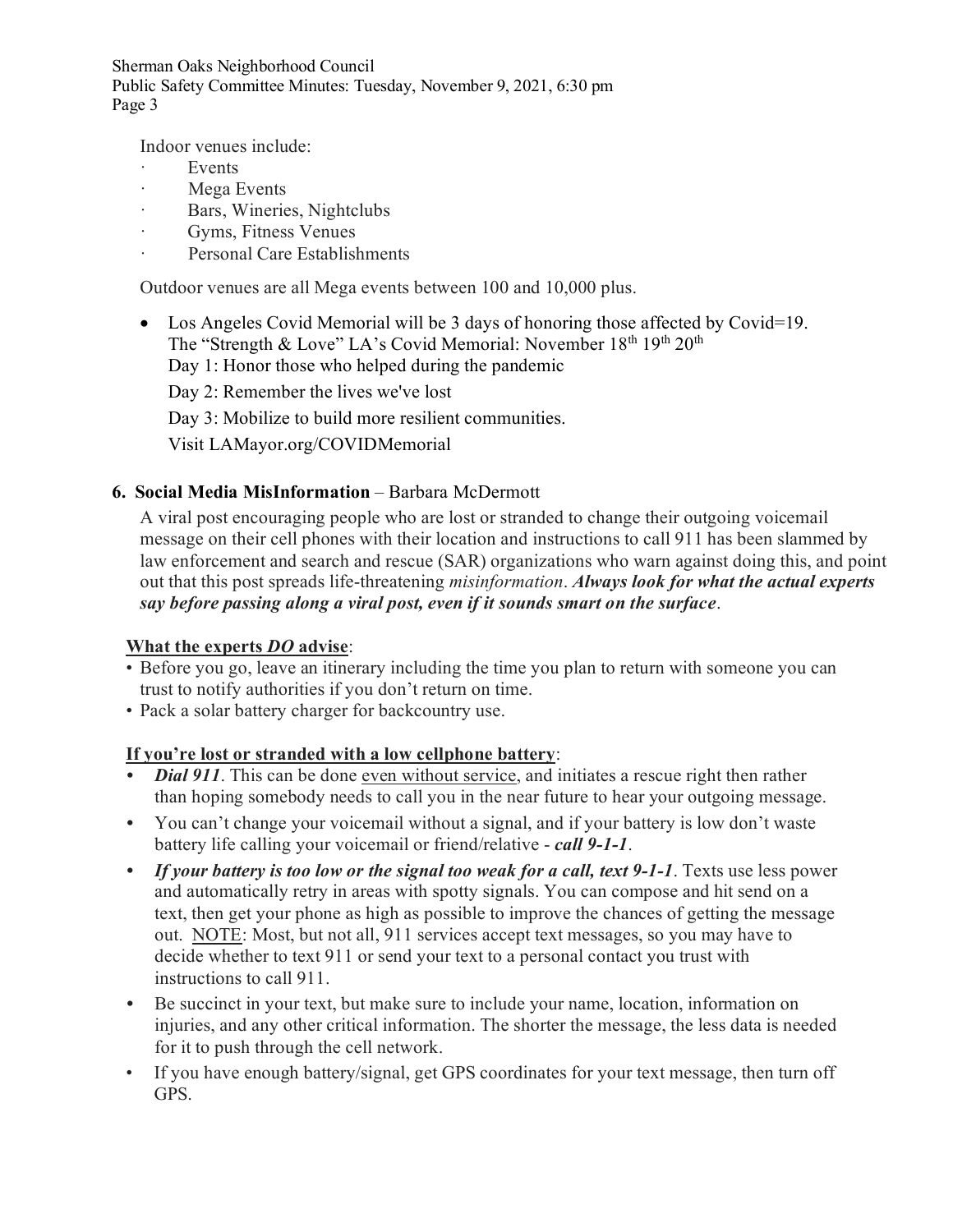- To maximize battery life, turn off everything you don't need close all apps, turn off WiFi and Bluetooth, and don't scroll social media or call your friends and family while waiting for rescue.
- Don't use your cell phone as a GPS/map device (other than to get coordinates for a text) and especially do not use the compass as this feature in some phones is a serious battery drain. Pull out your map and compass and/or use a dedicated GPS unit.
- In cold weather, keep your phone just a little warm with a hand-warmer or with body heat next to your skin.
- Stay put unless you have to move for safety reasons. Changing your location makes rescue teams' jobs much more difficult. It's much harder to find a moving target.
- **Answer your phone, even if you don't recognize the number, because it might be the search and rescue team calling!**

**7. No-Burn Season November 1 through February 28 –** South Coast AQMD is providing several resources to increase public awareness about No-Burn Days - Christy Adair

- **E-Mail Notification Program** Sign up to receive Air [Alerts](http://airalerts.org/) on air quality and to be notified when a mandatory No-Burn alert has been issued for your neighborhood.
- **Check Before You Burn Map** Visit the [Check Before You Burn map](https://scaqmd-online.maps.arcgis.com/apps/webappviewer/index.html?id=5c84b18f052e4503b78a1b1932655e67) on our website for daily forecast information.
- **Toll-Free Phone Number** 866-966-3293 for daily Check Before You Burn
- **Mobile App -** Download the [South Coast AQMD](http://www.aqmd.gov/mobileapp) app to check local air quality and receive notifications when No-Burn Days are called.

# **8. Sherman Oaks Senior Lead Officer Update** – Barbara McDermott

- To learn about or join a Neighborhood Watch in your area or to start a Neighborhood Watch group if one doesn't exist, contact your local Senior Lead Officer ("SLO").
- To find your SLO, go to [https://www.lapdonline.org/,](https://www.lapdonline.org/) then "Your LAPD" and "Find Your Local Police Station."
- For LAPD volunteer opportunities, contact Officer Jason Jimenez in the Community Relations Office at 38903@lapd.online, or call (818) 374-5420.

**Current Topics:** package thefts, safety while shopping, empty boxes in trash advertising purchased items

**9. Public Comments** – Comments by the public on non-agenda items within the Public Safety Committee's jurisdiction.

- No comments presented

# **10. Committee Response** to Public Comment

- No responses were needed.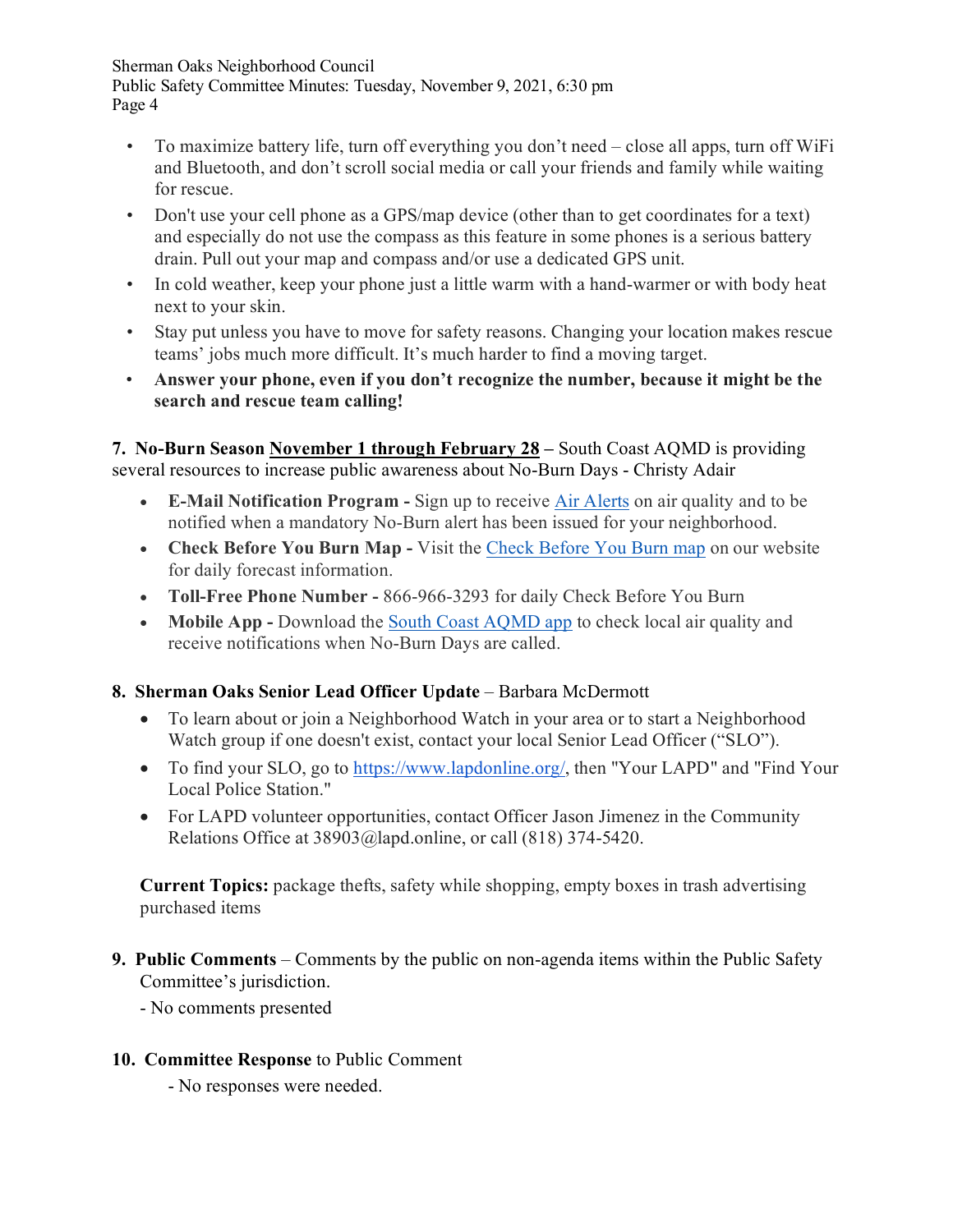#### **11. Administrative Motions -** Action Item; Vote Required.

a) Motion to approve the minutes of the September 14, 2021 Public Safety Meeting.

**Approved**: Christy Adair, Penny Gilbert, Penny Johnson, Barbara McDermott, Cissy Varkey-Altamirano **Opposed:** None. **Abstained:** None. **Absent:** Jesse Smith

b) Motion to approve the minutes of the October 12, 2021 Public Safety Meeting.

**Approved**: Christy Adair, Penny Gilbert, Penny Johnson, Barbara McDermott, Cissy Varkey-Altamirano **Opposed:** None. **Abstained:** None. **Absent:** Jesse Smith

#### **12. Final Business and Announcements**

- a. Committee Business no announcements.
- b. Ideas for Committee to Address in Sherman Oaks no suggestions.

#### 13. **Adjourn** at **8:09pm**